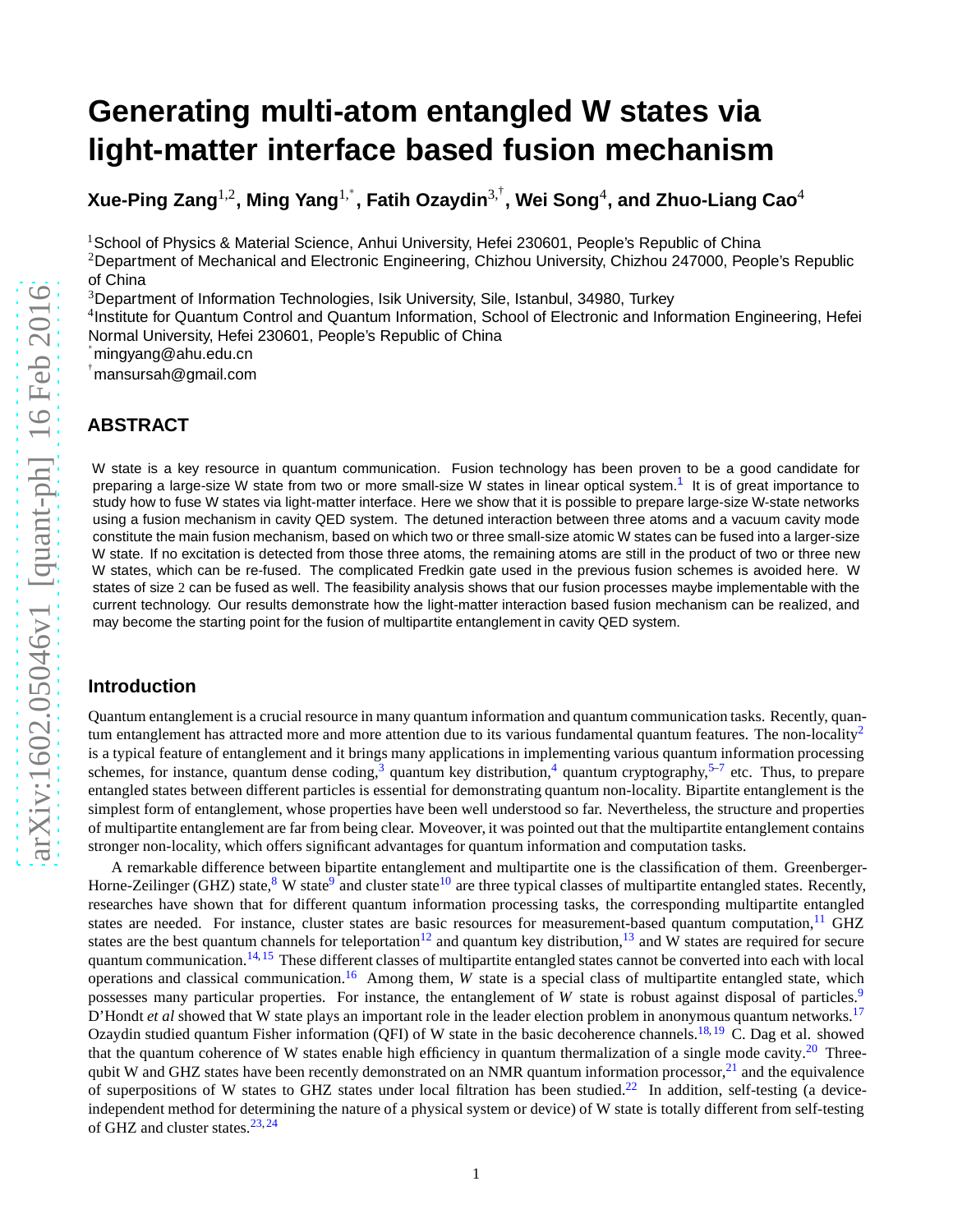It is worth mentioning that an arbitrary bipartite state of qubits can be prepared from a maximally entangled two-qubit state via local operations and classical communication (LOCC). However, the same situation cannot happen in the case of multipartite entangled states because of the inequivalent relations between different classes of multipartite entangled states, and the local conversion between *W* state and *GHZ* state only can be done in an approximate way.[25,](#page-7-0)[26](#page-7-1) Therefore, simple and efficient schemes to prepare large-size multipartite entangled states are of great importance.

Recently, quantum state fusion and expansion technology have been presented and experimentally demonstrated as effi-cient ways for creating large-size multipartite entangled states.<sup>[1,](#page-6-0)[26–](#page-7-1)[35](#page-7-2)</sup> Fusion technology can create a multipartite entangled state of larger number of particles by fusing two or more multipartite entangled states of smaller number of particles, with the condition that the access is approved only to one qubit of each of the entangled states. On the other hand, with expansion technology, the number of qubits of the original entangled state is expanded by one or two each time. Expansion and preparation of GHZ state and cluster state are well known,  $27,28$  $27,28$  but it will be another story for expanding or fusing W state because of the inequivalent relation between these two types of entangled states. T. Tashima *et al.* showed that two EPR photon states can be merged into a three-photon W state using LOCC.<sup>[29](#page-7-5)</sup> In addition, to expand a polarization entangled  $|W_N\rangle$  state to a  $|W_{N+n}\rangle$  state, T. Tashima *et al.* designed several efficient methods.<sup>[30–](#page-7-6)[32](#page-7-7)</sup> S. K. Özdemir *et al.* proposed a scheme for fusing two polarization entangled states,  $|W_N\rangle$  and  $|W_M\rangle$ , to a larger-size entangled state  $|W_{N+M-2}\rangle$ .<sup>[1](#page-6-0)</sup>

The previous fusion schemes for W states are limited by some constraints, which will inevitably decrease the fusion efficiency. For instance, S. K. Özdemir's scheme for fusing two polarization entangled states  $|W_N\rangle$  and  $|W_M\rangle$  to a larger-size entangled  $|W_{N+M-2}\rangle$  state only works for *N*,*M* > 2 cases.<sup>[1](#page-6-0)</sup> To relax this constraint, F. Ozaydin *et al.* proposed several new fusion schemes such that Bell states, i.e. W states of sizes  $N = 2$ ,  $M = 2$  can be fused as well. Therefore the requirement of creating initial  $W_3$  states has disappeared.<sup>[33](#page-7-8)[–35](#page-7-2)</sup> In addition, these schemes can fuse two, three or four W states of arbitrary size via accessing only one qubit of each W state through Fredkin gate, but the realization of Fredkin gate is not an easy task in experiment. To overcome this difficulty, Diker *et al.* showed that in the fusion mechanisms, the Fredkin gate can be replaced with a CNOT gate and a Toffoli gate<sup>[36](#page-7-9)</sup> which can be efficiently implemented by measurement-based one way quantum computation, using weighted graph states.<sup>[37](#page-7-10)</sup> On the other hand, since the efficiencies of fusion and expansion methods depend on the size of the initial W state to be used as the primary resource, Yesilyurt *et al.* proposed a scheme for deterministic preparation of  $W_4$  states.<sup>[38](#page-7-11)</sup> Very recently, Han *et al.* proposed a scheme for fusing an *n*-qubit *W* state and an *m*-qubit *W* state to an  $(n+m-1)$ -qubit W state without any ancillary photons with success probability  $(n+m-1)/nm$ , which is mainly based on the cross-Kerr nonlinearities.[39](#page-7-12) Li *et al.*, based on cross-Kerr nonlinearities and a quantum dot coupled cavity system, proposed a similar fusion scheme too.<sup>[40](#page-7-13)</sup> Although these two schemes can overcome the difficulty of Fredkin gate, they are still too much complicated to be realized in Lab.

Although photon is the most promising flying qubit in quantum communication, the interface between flying and matter qubits is an equivalently important mechanism for quantum communication networks. For instance, a NOON state of pho-tons in two superconducting resonators can be generated in circuit QED system.<sup>[41](#page-7-14)</sup> Macroscopic arbitrary entangled coherent states (ECSs) of separate nitrogen-vacancy center ensembles (NVEs) can be generated via the coupling between NVEs and a superconducting flux qubit.<sup>[42](#page-7-15)</sup> Teleportation of a Toffoli gate among three spatially separated electron spin qubits in optical microcavities can be made possible by using the coupling between electron spin and circularly-polarized photons.<sup>[43](#page-7-16)</sup> A mi-crowave photonic quantum bus is proposed for a strong direct coupling between the topological and conventional qubits.<sup>[44](#page-7-17)</sup> The interface between the spin of a photon and an electron spin confined in a quantum dot embedded in a microcavity is applied to build universal ququart logic gates on the photon system with two freedoms.<sup>[45](#page-7-18)</sup> The controlled-NOT, Toffoli, and Fredkin gates between a flying photon qubit and diamond nitrogen-vacancy (NV) centers can be realized with the assistance of microcavities.<sup>[46](#page-7-19)</sup> The generation and reconstruction of arbitrary states can be realized in the ultrastrong coupling regime of light-matter interactions in Cavity QED system.<sup>[47](#page-7-20)</sup> So it is of great importance to study how to fuse the multipartite entangled states of flying and matter qubits via the interface of them. But, most of the above-mentioned expansion and fusion schemes of W states are only applicable to optical systems. Very recently, by using the interface between photons and electron spins confined in quantum dots embedded in a microcavity, Han *et al.* proposed specialized fusion schemes for stationary electronic W states and flying photonic W states, respectively.<sup>[48](#page-7-21)</sup> In addition, an N-qubit W state generation scheme has been proposed for N atoms trapped at separated quantum nodes (cavity-QED systems) by using linear optics.<sup>[49](#page-7-22)</sup> We have proposed a scheme for expanding atomic entangled W states by resonant interactions between atoms and cavity modes<sup>[50](#page-8-0)</sup> and a scheme for fusing two atomic entangled W states to an entangled W state of a larger size in cavity QED system.<sup>[51](#page-8-1)</sup> In this paper, two new light-matter interaction based fusion mechanisms are proposed for generating large-size W-state networks in cavity QED system, where the complicated Fredkin gate is not needed, the requirement of creating initial  $W_3$  states disappears too, and the interactions between atoms and the cavity mode are far-off-resonant, which make the proposed schemes feasible within the current technology.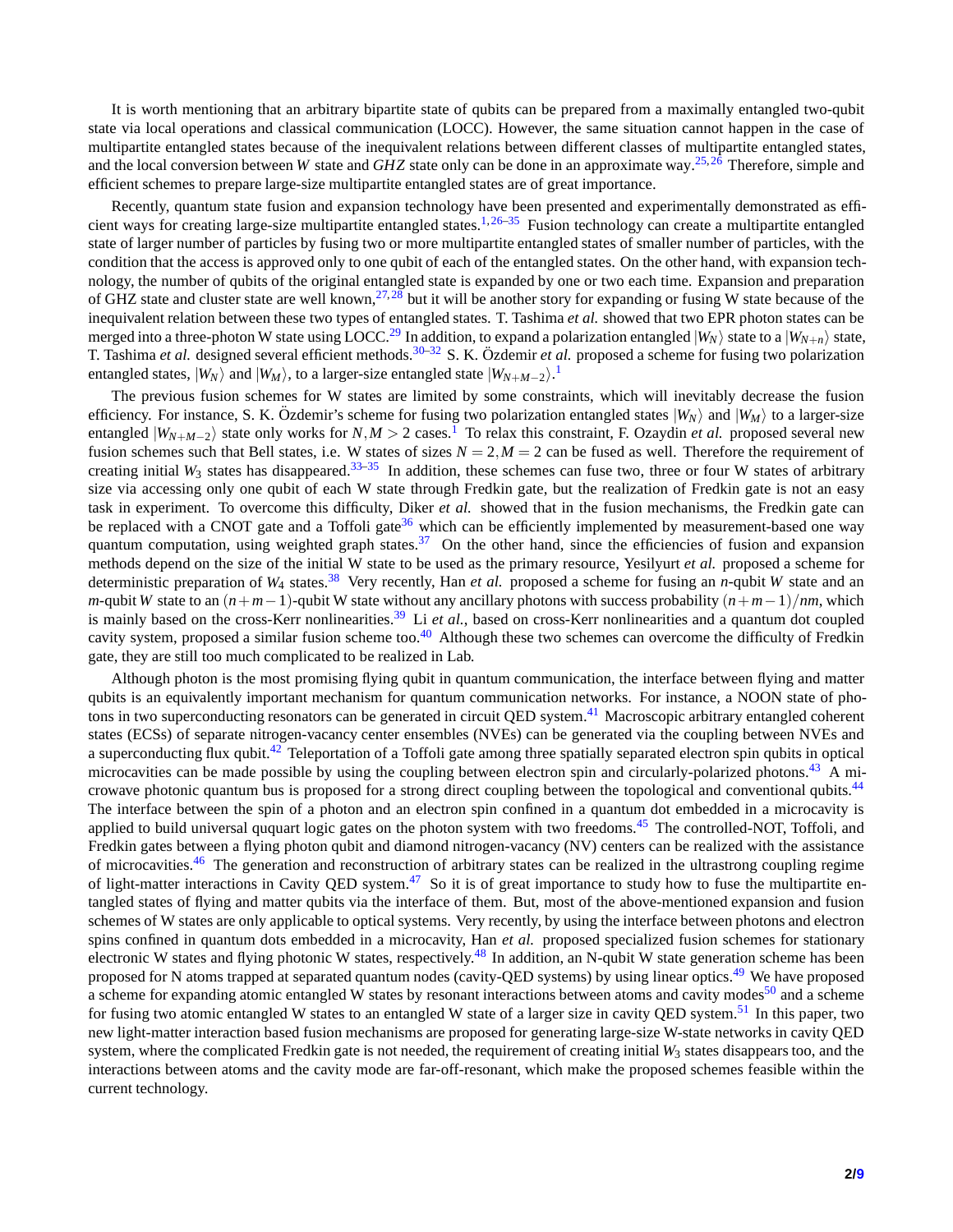<span id="page-2-0"></span>

**Figure 1.** The setup for fusion of W states. *D*1 and *D*2 denote the atomic detectors. *N*-atom W state  $|W_N\rangle$ , *M*-atom W state  $|W_M\rangle$  and an auxiliary atom are fused into a  $(N + M - 1)$ -atom W state  $|W_{N+M-1}\rangle$ .

### **Results**

#### **Fusion of Two W states**

As depicted in FIG[.1,](#page-2-0) to fuse *N*-partite W-state  $|W_N\rangle_a$  and *M*-partite W-state  $|W_M\rangle_b$  an auxiliary atom in ground state will be introduced. First, let's pick up one atom from each entangled system, and then send these two atoms and the auxiliary atom into the cavity and detect any two of the three atoms after flying out of the detuned cavity. If only one excitation is detected, the remaining  $(N + M - 1)$  atoms are successfully prepared in a  $|W_{N+M-1}\rangle$  sate. To simplify the descriptions of the fusion scheme, it is necessary to give the formulation of *N*-atom W state:  $|W_N\rangle = |(N-1)_g, e\rangle / \sqrt{N} = [|(N-1)_g\rangle_{\tilde{i}} \otimes |e_i\rangle + |(N-1)_g\rangle_{\tilde{i}}$  $(2)_g$ , *e*)<sub> $\tilde{i}$  ⊗ |*g*<sub>*i*</sub>)]/ $\sqrt{N}$ . Here *i* marks the *i*th atom and the remaining *N* − 1 atoms of  $|W_N\rangle$  are marked by  $\tilde{i}$ . *N* − 1 atoms in the</sub> ground state ( $|g\rangle$ ) are described by  $|(N-1)_{g}\rangle$ , and all the possible combinations of  $N-2$  atoms in the ground state ( $|g\rangle$ ) and one atom in the excited state ( $|e\rangle$ ) are described by  $|(N-2)_g, e\rangle$ .

To start the fusion process, the three atoms will be sent into the cavity. The far-off-resonant interaction between the cavity mode and the three atoms will lead the initial states

$$
\begin{array}{rcl}\n|W_N\rangle_a & = & |(N-1)_g, e\rangle / \sqrt{N} \\
& = & \left[ |(N-1)_g\rangle_{\widetilde{1}} \otimes |e_1\rangle + |(N-2)_g, e\rangle_{\widetilde{1}} \otimes |g_1\rangle \right] / \sqrt{N},\n\end{array} \tag{1}
$$

and

$$
\begin{array}{rcl}\n|W_M\rangle_b & = & |(M-1)_g, e\rangle / \sqrt{M} \\
& = & \left[ |(M-1)_g\rangle_{\widetilde{2}} \otimes |e_2\rangle + |(M-2)_g, e\rangle_{\widetilde{2}} \otimes |g_2\rangle \right] / \sqrt{M},\n\end{array} \tag{2}
$$

**3[/9](#page-8-2)**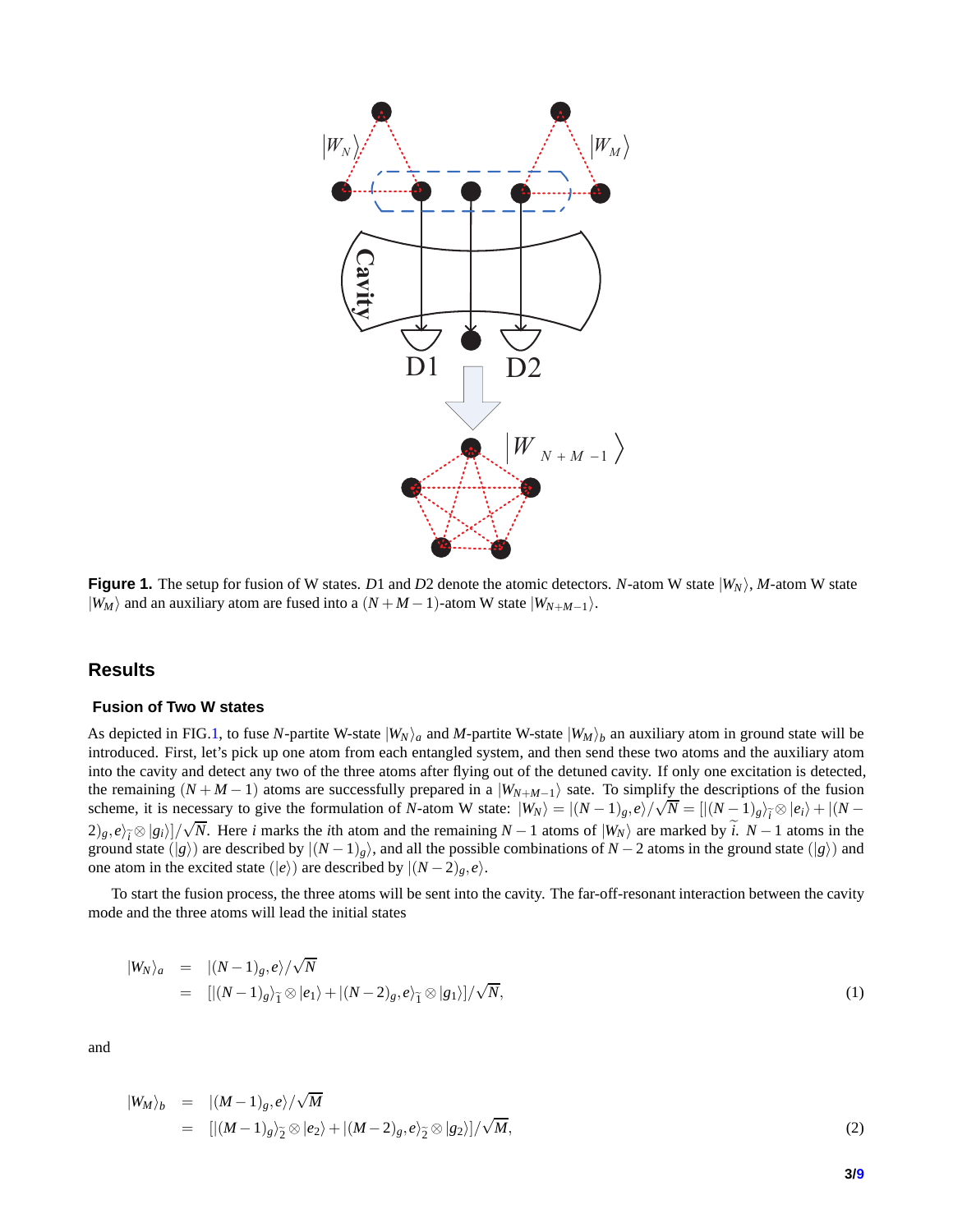evolve to the following state (for detailed description of this interaction, see the discussion in the Methods section below):

$$
|W_N\rangle_a \otimes |W_M\rangle_b \otimes |g_3\rangle = |(N-1)_{g}, e\rangle / \sqrt{N} \otimes |(M-1)_{g}, e\rangle / \sqrt{M} \otimes |g_3\rangle
$$
  
\n
$$
\longrightarrow 1/\sqrt{NM} |(N-1)_{g}\rangle_{\widetilde{1}} |(M-1)_{g}\rangle_{\widetilde{2}} e^{-i\lambda t} (A|g_1\rangle |e_2\rangle |e_3\rangle + A|e_1\rangle |g_2\rangle |e_3\rangle + B|e_1\rangle |e_2\rangle |g_3\rangle)
$$
  
\n
$$
+ 1/\sqrt{NM} |(N-1)_{g}\rangle_{\widetilde{1}} |(M-2)_{g}, e\rangle_{\widetilde{2}} (A|g_1\rangle |g_2\rangle |e_3\rangle + A|g_1\rangle |e_2\rangle |g_3\rangle + B|e_1\rangle |g_2\rangle |g_3\rangle)
$$
  
\n
$$
+ 1/\sqrt{NM} |(N-2)_{g}, e\rangle_{\widetilde{1}} |(M-1)_{g}\rangle_{\widetilde{2}} (A|g_1\rangle |g_2\rangle |e_3\rangle + B|g_1\rangle |e_2\rangle |g_3\rangle + A|e_1\rangle |g_2\rangle |g_3\rangle)
$$
  
\n
$$
+ 1/\sqrt{NM} |(N-2)_{g}, e\rangle_{\widetilde{1}} |(M-2)_{g}, e\rangle_{\widetilde{2}} |g_1\rangle |g_2\rangle |g_3\rangle,
$$
  
\n(3)

where  $A = (e^{-i3\lambda t} - 1)/3$ ,  $B = (e^{-i3\lambda t} + 2)/3$ .

After flying out of the cavity, any two (say  $(1,2)$ ) of the three atoms will be detected. The detection result  $|e_1\rangle|e_2\rangle$  means the failure of the fusion process. If the detection result is  $|g_1\rangle|e_2\rangle$  or  $|e_1\rangle|g_2\rangle$ , the remaining atoms are in the following states

$$
|\varphi_{ge}\rangle = \frac{1}{\sqrt{NM}}[e^{-i\lambda t}A|(N-1)_{g}\rangle_{\widetilde{1}}|(M-1)_{g}\rangle_{\widetilde{2}}|e_{3}\rangle + A|(N-1)_{g}\rangle_{\widetilde{1}}|(M-2)_{g},e\rangle_{\widetilde{2}}|g_{3}\rangle + B|(N-2)_{g},e\rangle_{\widetilde{1}}|(M-1)_{g}\rangle_{\widetilde{2}}|g_{3}\rangle], \tag{4}
$$

<span id="page-3-1"></span>or

<span id="page-3-0"></span>
$$
|\varphi_{eg}\rangle = \frac{1}{\sqrt{NM}} [e^{-i\lambda t}A|(N-1)_{g}\rangle_{\widetilde{1}}|(M-1)_{g}\rangle_{\widetilde{2}}|e_{3}\rangle + B|(N-1)_{g}\rangle_{\widetilde{1}}|(M-2)_{g},e\rangle_{\widetilde{2}}|g_{3}\rangle + A|(N-2)_{g},e\rangle_{\widetilde{1}}|(M-1)_{g}\rangle_{\widetilde{2}}|g_{3}\rangle],
$$
(5)

respectively. By controlling the velocity of the atoms appropriately,  $\lambda t = 2\pi/9$  can be satisfied, and thus the states in Eqs.[\(4,](#page-3-0)[5\)](#page-3-1) will become:

<span id="page-3-2"></span>
$$
|\varphi_{ge}\rangle = \frac{1}{\sqrt{3NM}} \left[e^{-i2\pi/9} |(N-1)_{g}\rangle_{\widetilde{1}} |(M-1)_{g}\rangle_{\widetilde{2}} |e_{3}\rangle + |(N-1)_{g}\rangle_{\widetilde{1}} |(M-2)_{g}, e\rangle_{\widetilde{2}} |g_{3}\rangle + e^{i2\pi/3} |(N-2)_{g}, e\rangle_{\widetilde{1}} |(M-1)_{g}\rangle_{\widetilde{2}} |g_{3}\rangle\right], \tag{6}
$$

<span id="page-3-3"></span>or

$$
|\varphi_{eg}\rangle = \frac{1}{\sqrt{3NM}}[e^{-i2\pi/9}|(N-1)_{g}\rangle_{\widetilde{1}}|(M-1)_{g}\rangle_{\widetilde{2}}|e_{3}\rangle + e^{i2\pi/3}|(N-1)_{g}\rangle_{\widetilde{1}}|(M-2)_{g},e\rangle_{\widetilde{2}}|g_{3}\rangle + |(N-2)_{g},e\rangle_{\widetilde{1}}|(M-1)_{g}\rangle_{\widetilde{2}}|g_{3}\rangle],
$$
(7)

where a global phase factor  $e^{-i5π/6}$  has been discarded. Although the states in Eqs.[\(6](#page-3-2)[,7\)](#page-3-3) are not standard W states:

$$
|\varphi_{ge}\rangle = |\varphi_{eg}\rangle = \frac{\sqrt{N+M-1}}{\sqrt{3NM}}|W_{N+M-1}\rangle,
$$
\n(8)

there are only relative phase differences between these two states and the standard W state, which can be removed by a classical pulse on any one of the  $(N+M-1)$  atoms. The total success probability for the fusion process is

$$
P_{N+M-1} = \frac{2(N+M-1)}{3NM}.\tag{9}
$$

If the detection result is  $|g_1\rangle|g_2\rangle$ , the third atom must be detected for continuing the scheme. If the third atom is detected in excited state, the remaining *N* +*M* −2 atoms will be left in W state. If the third atom is detected in ground state, the state of the remaining  $N + M - 2$  atoms are factorized into the product of  $|W_{N-1}\rangle \otimes |W_{M-1}\rangle$ , which can be further fused by the same process.

#### **Fusion of Three W states**

As depicted in FIG[.2,](#page-4-0) to fuse three W states  $|W_N\rangle_a$ ,  $|W_M\rangle_b$  and  $|W_T\rangle_c$  of sizes N, M, T, respectively, one atom will be extracted from each entangled system and sent through the cavity, and these three atoms are marked by 1,2 and 3, respectively. The detuned interaction between the three atoms and the cavity mode will lead the following state evolution:

$$
|W_N\rangle_a \otimes |W_M\rangle_b \otimes |W_T\rangle_c = |(N-1)_{g}, e\rangle / \sqrt{N} \otimes |(M-1)_{g}, e\rangle / \sqrt{M} \otimes |(T-1)_{g}, e\rangle / \sqrt{T}
$$
  
\n
$$
\longrightarrow 1/\sqrt{NMT}|(N-1)_{g}\rangle_{1}^{-} |(M-1)_{g}\rangle_{2}^{-} |(T-1)_{g}\rangle_{3}^{-}e^{-i3\lambda t}|e_{1}\rangle |e_{2}\rangle |e_{3}\rangle
$$
  
\n
$$
+1/\sqrt{NMT}|(N-1)_{g}\rangle_{1}^{-} |(M-2)_{g}, e\rangle_{2}^{-} |(T-1)_{g}\rangle_{3}^{-}e^{-i\lambda t}(A|g_{1}\rangle |e_{2}\rangle |e_{3}\rangle + B|e_{1}\rangle |g_{2}\rangle |e_{3}\rangle + A|e_{1}\rangle |e_{2}\rangle |g_{3}\rangle)
$$
  
\n
$$
+1/\sqrt{NMT}|(N-2)_{g}, e\rangle_{1}^{-} |(M-1)_{g}\rangle_{2}^{-} |(T-1)_{g}\rangle_{3}^{-}e^{-i\lambda t}(B|g_{1}\rangle |e_{2}\rangle |e_{3}\rangle + A|e_{1}\rangle |g_{2}\rangle |e_{3}\rangle + A|e_{1}\rangle |e_{2}\rangle |g_{3}\rangle)
$$
  
\n
$$
+1/\sqrt{NMT}|(N-2)_{g}, e\rangle_{1}^{-} |(M-2)_{g}, e\rangle_{2}^{-} |(T-1)_{g}\rangle_{3}^{-} (B|g_{1}\rangle |g_{2}\rangle |e_{3}\rangle + A|g_{1}\rangle |e_{2}\rangle |g_{3}\rangle + A|e_{1}\rangle |g_{2}\rangle |g_{3}\rangle)
$$
  
\n
$$
+1/\sqrt{NMT}|(N-1)_{g}\rangle_{1}^{-} |(M-1)_{g}\rangle_{2}^{-} |(T-2)_{g}, e\rangle_{3}^{-}e^{-i\lambda t}(A|g_{1}\rangle |e_{2}\rangle |e_{3}\rangle + A|e_{1}\rangle |g_{2}\rangle |e_{3}\rangle + B|e_{1}\rangle |e_{2}\rangle |g_{3}\rangle)
$$
  
\n
$$
+1/\sqrt{NMT}|(N-1)_{g}\rangle_{1}^{-} |(M-2)_{g}, e\rangle_{2}^{-} |(T-2)_{g}, e\r
$$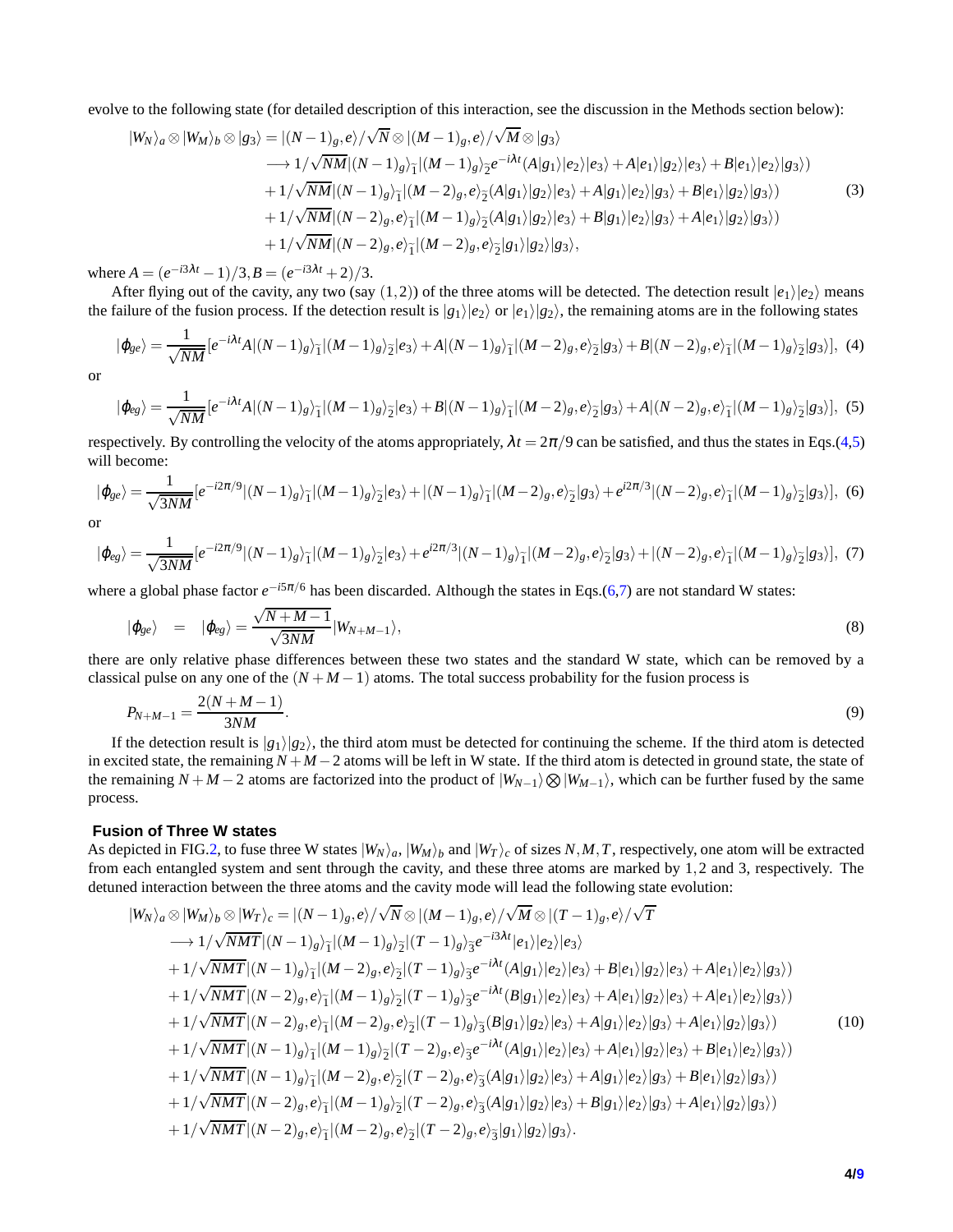<span id="page-4-0"></span>

**Figure 2.** The setup for fusion of W states. *D*1, *D*2 and *D*3 denote the atomic detectors. *N*-atom W state  $|W_N\rangle$ , *M*-atom W state  $|W_M\rangle$  and *T*-atom W state  $|W_T\rangle$  are fused into a  $(N+M+T-3)$ -atom W state  $|W_{N+M+T-3}\rangle$ . If the fusion process fails, the three W states  $|W_{N-1}\rangle$ ,  $|W_{M-1}\rangle$  and  $|W_{T-1}\rangle$  can be re-fused by the same procedure.

After flying out of the cavity, atomic state measurement will be made on the three atoms. If two of the three atoms are detected in excited states, the remaining  $(N+M+T-3)$  atoms will be left in  $|W_{N+M+T-3}\rangle$  state. For instance, if the detection result is  $|g_1\rangle|e_2\rangle|e_3\rangle$ , the remaining atoms will be in the following state

<span id="page-4-1"></span>
$$
\begin{split} |\varphi_{\text{gee}}\rangle &= \frac{e^{-i\lambda t}}{\sqrt{NMT}} [A|(N-1)_{g}\rangle_{\widetilde{1}} |(M-2)_{g}, e\rangle_{\widetilde{2}} |(T-1)_{g}\rangle_{\widetilde{3}} \\ &+ B|(N-2)_{g}, e\rangle_{\widetilde{1}} |(M-1)_{g}\rangle_{\widetilde{2}} |(T-1)_{g}\rangle_{\widetilde{3}} + A|(N-1)_{g}\rangle_{\widetilde{1}} |(M-1)_{g}\rangle_{\widetilde{2}} |(T-2)_{g}, e\rangle_{\widetilde{3}}] \end{split} \tag{11}
$$

By controlling the velocity of the atoms appropriately,  $\lambda t = 2\pi/9$  can be satisfied, and thus the state in Eq.[\(11\)](#page-4-1) will become:

<span id="page-4-2"></span>
$$
|\varphi_{\text{gee}}\rangle = \frac{1}{\sqrt{3NMT}}[|(N-1)_{g}\rangle_{\tilde{1}}|(M-2)_{g},e\rangle_{\tilde{2}}|(T-1)_{g}\rangle_{\tilde{3}} + e^{i2\pi/3}|(N-2)_{g},e\rangle_{\tilde{1}}|(M-1)_{g}\rangle_{\tilde{2}}|(T-1)_{g}\rangle_{\tilde{3}} + |(N-1)_{g}\rangle_{\tilde{1}}|(M-1)_{g}\rangle_{\tilde{2}}|(T-2)_{g},e\rangle_{\tilde{3}}],
$$
\n(12)

where a global phase factor *e* <sup>−</sup>*i*19π/<sup>18</sup> has been discarded.

Although the state in Eq. $(12)$  is not the standard W state:

$$
|\varphi_{\text{gee}}\rangle = \frac{\sqrt{N+M+T-3}}{\sqrt{3NMT}}|W_{N+M+T-3}\rangle,\tag{13}
$$

there is only a relative phase difference between the state and the standard W state, which can be removed by a classical pulse on any one of the  $(N + M + T - 3)$  atoms. The total success probability for the fusion process is

$$
P_{N+M+T-3} = \frac{(N+M+T-3)}{NMT}.
$$
\n(14)

If the detection result is  $|g_1\rangle|g_2\rangle|g_3\rangle$ , the state of the remaining atoms becomes

$$
|\varphi_{ggg}\rangle = \frac{1}{\sqrt{NMT}}|(N-2)_{g},e\rangle_{\widetilde{1}}|(M-2)_{g},e\rangle_{\widetilde{2}}|(T-2)_{g},e\rangle_{\widetilde{3}}= \frac{\sqrt{(N-1)(M-1)(T-1)}}{\sqrt{NMT}}|W_{N-1}\rangle|W_{M-1}\rangle|W_{T-1}\rangle,
$$
(15)

**5[/9](#page-8-2)**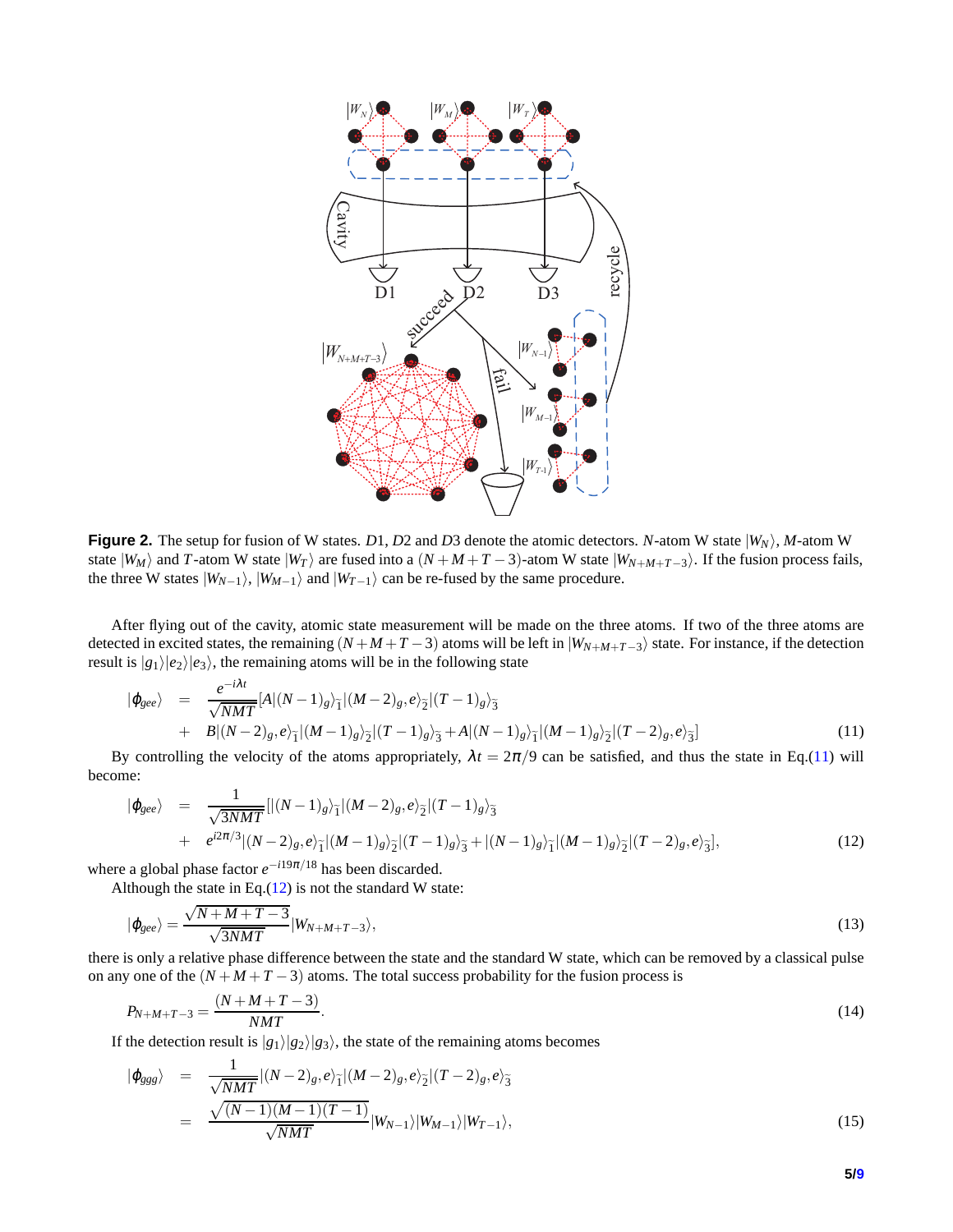which is a product of three new W states  $|W_{N-1}\rangle, |W_{N-1}\rangle, |W_{T-1}\rangle$ , i.e. each state loses one atom. These three new W states can be re-fused again in the same way.

Now, it is necessary to have a look at the experimental feasibility of our scheme. If we use the Rydberg atomic levels with principal quantum numbers 49, 50 and 51, the coupling strength can reach  $g = 2\pi \times 24$  kHz,<sup>[52](#page-8-3)</sup> and the atomic radiative time is around  $T_r = 3 \times 10^{-2} s^{53-56}$  $T_r = 3 \times 10^{-2} s^{53-56}$  $T_r = 3 \times 10^{-2} s^{53-56}$  In our scheme, we set  $\delta = 10g$ , so the operation time for the fusion process is about  $10^{-4}s$ . In addition, the quality factor of order  $Q = 10^8$  has been realized for a cavity,<sup>[52](#page-8-3)</sup> and the efficient decay time of this kind of cavity (50 GHz) is approximately  $3 \times 10^{-2}$ s. So, the fusion operation of our scheme can be realized before atomic decay and cavity decay, which means that the proposed schemes are feasible.

# **Discussion**

We have presented two schemes to fuse W states in cavity OED system. In the first scheme, one auxiliary atom is introduced to fuse two W states  $|W_N\rangle_a$  and  $|W_M\rangle_b$  into a  $(N+M-1)$ -atom W state with probability  $2(N+M-1)/3NM$ . As a by-product, a  $(N + M - 2)$ -atom W state can be generated if the main fusion process fails. In the second scheme, three atoms from three W states  $|W_N\rangle_a$ ,  $|W_M\rangle_b$  and  $|W_T\rangle_c$ , respectively, will interact with a detuned cavity mode, which can fuse the three W states into a  $(N + M + T - 3)$ -atom W state with probability  $(N + M + T - 3)/NMT$ . In both of these schemes, if no excitation is detected from the extracted atoms, i.e. the total fusion process fails, the remaining atoms are still in the product of two or three new W states, which can be re-fused by the same fusion process too. That is to say, the fusion process can work in an iterative manner, which will greatly reduce the entanglement waste during the process. The requirement of creating initial  $W_3$  states disappears, i.e. W states of sizes  $N = 2$ ,  $M = 2$  can be fused as well. In addition, a comparison between our fusion schemes and the schemes of Refs<sup>[33](#page-7-8)[–35](#page-7-2)</sup> indicates that our schemes don't need a complicated Fredkin gate. In addition, the feasibility analysis indicates that our schemes maybe implementable within the current experimental technology.

#### **Methods**

#### **Detuning interaction between atoms and the cavity mode**

The key step of our fusion mechanism is the detuned interaction between three identical atoms and a cavity mode, which can be described by the following interaction Hamiltonian(in the interaction picture)<sup>[55](#page-8-6)</sup>

$$
H_i = g \sum_{j=1,2} \left( e^{-i\delta t} a^{\dagger} S_j^- + e^{i\delta t} a S_j^+ \right),\tag{16}
$$

where  $|e_j\rangle$  and  $|g_j\rangle$  are the excited and ground states of the *j*th atom, respectively, and  $S_j^+ = |e_j\rangle\langle g_j|$ ,  $S_j^- = |g_j\rangle\langle e_j|$ . a and  $a^{\dagger}$  are the annihilation and creation operators for the cavity mode, respectively.  $\omega_0$  is the atomic transition frequency,  $\omega$  is the frequency of the cavity mode, and  $\delta = \omega_0 - \omega$  is the detuning between them. The coupling strengths between each atom and the cavity mode are supposed to be equal and described by the parameter *g*. The prerequisite of this scheme is that the interaction is far-off-resonant, so that there is no energy exchange between the atomic system and the cavity mode during the interaction. This condition can be satisfied if  $\delta \gg g$ , and then the effective Hamiltonian becomes:<sup>[56](#page-8-5)</sup>

$$
H = \lambda \left[ \sum_{i,j=1}^{n} \left( S_j^+ S_i^- a a^\dagger - S_j^- S_i^+ a^\dagger a \right) \right],\tag{17}
$$

where  $\lambda = g^2/\delta$ . For simplicity, we consider the case where the cavity mode is initially prepared in the vacuum state. For the case of  $n = 3$ , the atom-cavity system effective Hamiltonian reduces to

$$
H_{eff} = \lambda \left( \sum_{j=1}^{3} |e\rangle_{jj} \langle e| + \sum_{i,j=1, i \neq j}^{3} S_{j}^{+} S_{i}^{-} \right). \tag{18}
$$

# **Acknowledgements**

This work is supported by the National Natural Science Foundation of China (NSFC) under Grants No.11274010, and No.11374085; the Specialized Research Fund for the Doctoral Program of Higher Education (Grants No.20113401110002); Anhui Provincial Natural Science Foundation No.1308085QA18; The Key Program of the Education Department of Anhui Province under Grants No.KJ2013A195 and No.KJ2013B172; the personnel department of Anhui Province. F. Ozaydin is funded by Isik University Scientific Research Funding Agency under Grant Number: BAP-14A101.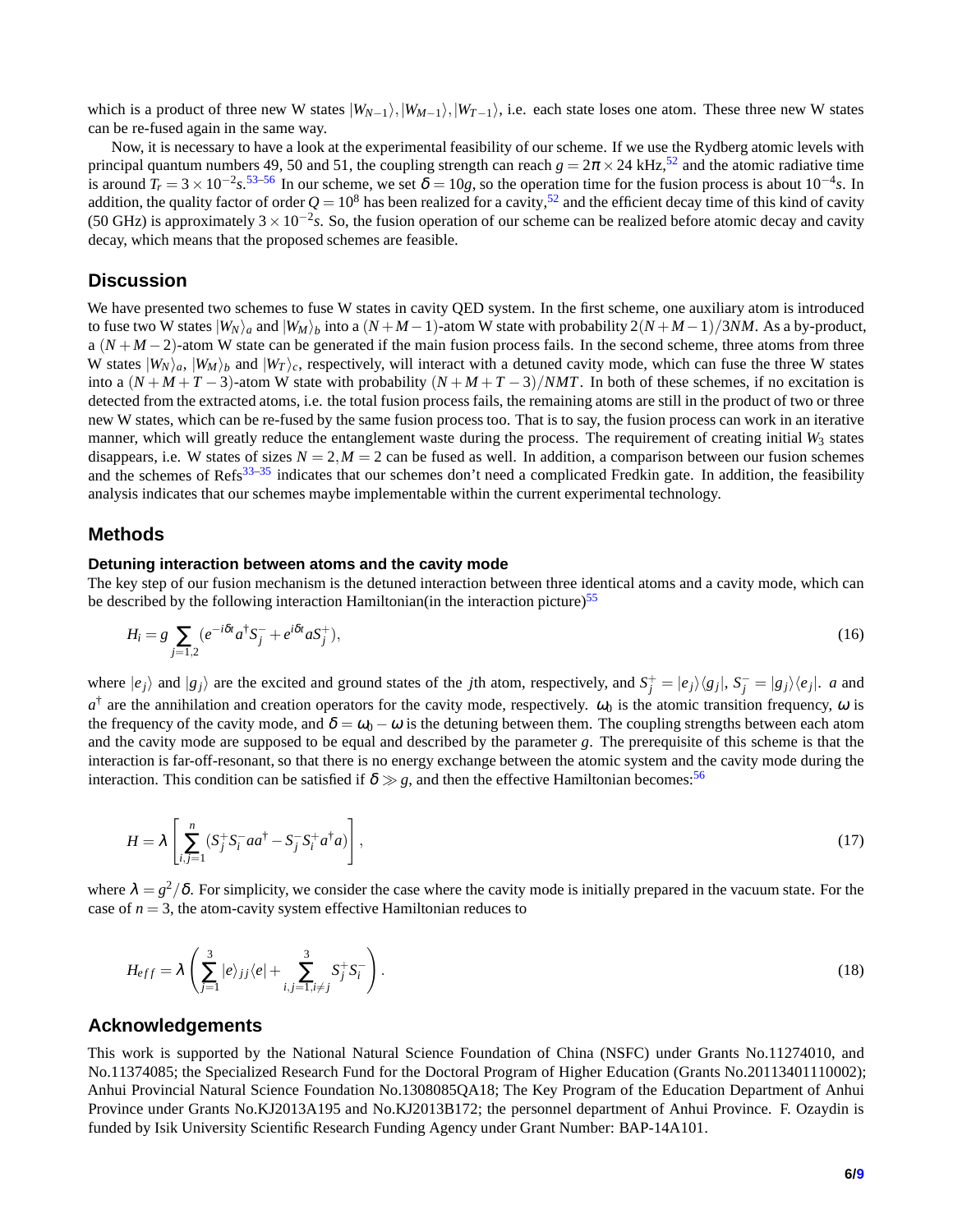# **Author contributions statement**

X. P. Zang and M. Yang carried out the calculations. M. Yang and F. Ozaydin conceived the idea. All authors contributed to the interpretation of the results and the writing of the manuscript. All authors reviewed the manuscript.

# **Additional information**

**Competing financial interests:** The author declares no competing financial interests.

#### <span id="page-6-0"></span>**References**

- <span id="page-6-1"></span>**1.** Özdemir, S. K. *et al.* An optical fusion gate for W-states. New J. Phys. **13**, 103003 (2011).
- <span id="page-6-2"></span>**2.** Bell, J. S. On the Einstein-Podolsky-Rosen Paradox. Physics, **1**, 195-200 (1964).
- <span id="page-6-3"></span>**3.** Mattle, K., Weinfurter, H., Kwiat, P. G. & Zeilinger, A. Dense Coding in Experimental Quantum Communication. Phys. Rev. Lett. **76**, 4656 (1996).
- <span id="page-6-4"></span>**4.** Gisin, N., Ribordy, G., Tittel, W. & Zbinden, H. Quantum cryptography. Rev. Mod. Phys. **74**, 145 (2002).
- **5.** Ekert, A. Quantum cryptography based on Bell's theorem. Phys. Rev. Lett. **67**, 661 (1991).
- <span id="page-6-5"></span>**6.** Bennett, C. H., Brassard, G. & Mermin, N. D. Quantum cryptography without Bell's theorem. Phys. Rev. Lett. **68**, 557 (1992).
- <span id="page-6-6"></span>**7.** Nielsen, M. A. & Chuang, I. L. Quantum Computation and Quantum Information (Cambridge University Press, Cambridge, England, 2000).
- <span id="page-6-7"></span>**8.** Greenberger, D. M., Horne, M. A., Shimony, A. & Zeilinger, A. Bell's theorem without inequalities. Am. J. Phys. **58**, 1131 (1990).
- <span id="page-6-8"></span>**9.** Dür, W. Multipartite entanglement that is robust against disposal of particles. Phys. Rev. A 63, 020303(R) (2001).
- <span id="page-6-9"></span>**10.** Briegel, H. J. & Raussendorf, R. Persistent Entanglement in Arrays of Interacting Particles. Phys. Rev. Lett. **86**, 910 (2001).
- <span id="page-6-10"></span>**11.** Raussendorf, R., Browne, D. E. & Briegel, H. J. Measurement-based quantum computation on cluster states. Phys. Rev. A **68**, 022312 (2003).
- <span id="page-6-11"></span>**12.** Zhao, Z. *et al.* Experimental demonstration of five-photon entanglement and open-destination teleportation. Nature, **430**, 54 (2004).
- <span id="page-6-12"></span>**13.** Kempe, J. Multiparticle entanglement and its applications to cryptography. Phys. Rev. A **60**, 910 (1999).
- <span id="page-6-13"></span>**14.** Wang, J., Zhang, Q. & Tang, C.-J. Quantum Secure Communication Scheme with W State. Commun. Theor. Phys. **48**, 637 (2007).
- <span id="page-6-14"></span>**15.** Liu, W., Wang, Y. B. & Jiang, Z. T. An efficient protocol for the quantum private comparison of equality with W state. Opt. Commun. **284**, 3160 (2011).
- <span id="page-6-15"></span>**16.** Dür, W., Vidal, G. & Cirac, J. I. Three qubits can be entangled in two inequivalent ways. Phys. Rev. A **62**, 062314 (2000).
- <span id="page-6-16"></span>**17.** D'Hondt, E. & Panangaden, P. The computational power of the W and GHZ states. Quantum Inf. Comput. **6**, 173 (2006).
- <span id="page-6-17"></span>**18.** Ozaydin, F. Phase damping destroys quantum Fisher information of W states. Phys. Lett. A **378**, 3161 (2014).
- <span id="page-6-18"></span>**19.** Ozaydin, F., Yesilyurt, C., Altintas, A. A., Bugu, S. & Erol, V. Quantum Fisher Information of Bipartitions of W States. Acta Physica Polonica A **127**(4), 1233 (2015)
- <span id="page-6-19"></span>**20.** Dag, C. B. & Mustecaplioglu, O. E. Classification of quantum coherences for thermalization of a single-mode cavity. arXiv:quant-ph/1507.08136
- **21.** Dogra, S., Dorai, K. & Arvind. Experimental construction of generic three-qubit states and their reconstruction from two-party reduced states on an NMR quantum information processor. Phys. Rev. A **91**, 022312 (2015).
- <span id="page-6-21"></span><span id="page-6-20"></span>**22.** Das, D., Dogra, S., Dorai, K. & Arvind. Experimental construction of a W superposition state and its equivalence to the Greenberger-Horne-Zeilinger state under local filtration. Phys. Rev. A **92**, 022307 (2015).
- <span id="page-6-22"></span>**23.** Wu, X. Y. *et al.* Robust self-testing of the three-qubit W state. Phys. Rev. A **90**, 042339 (2014).
- **24.** P´al, K. F., V´ertesi, T. & Navascu´es, M. Device-independent tomography of multipartite quantum states. Phys. Rev. A **90**, 042340 (2014).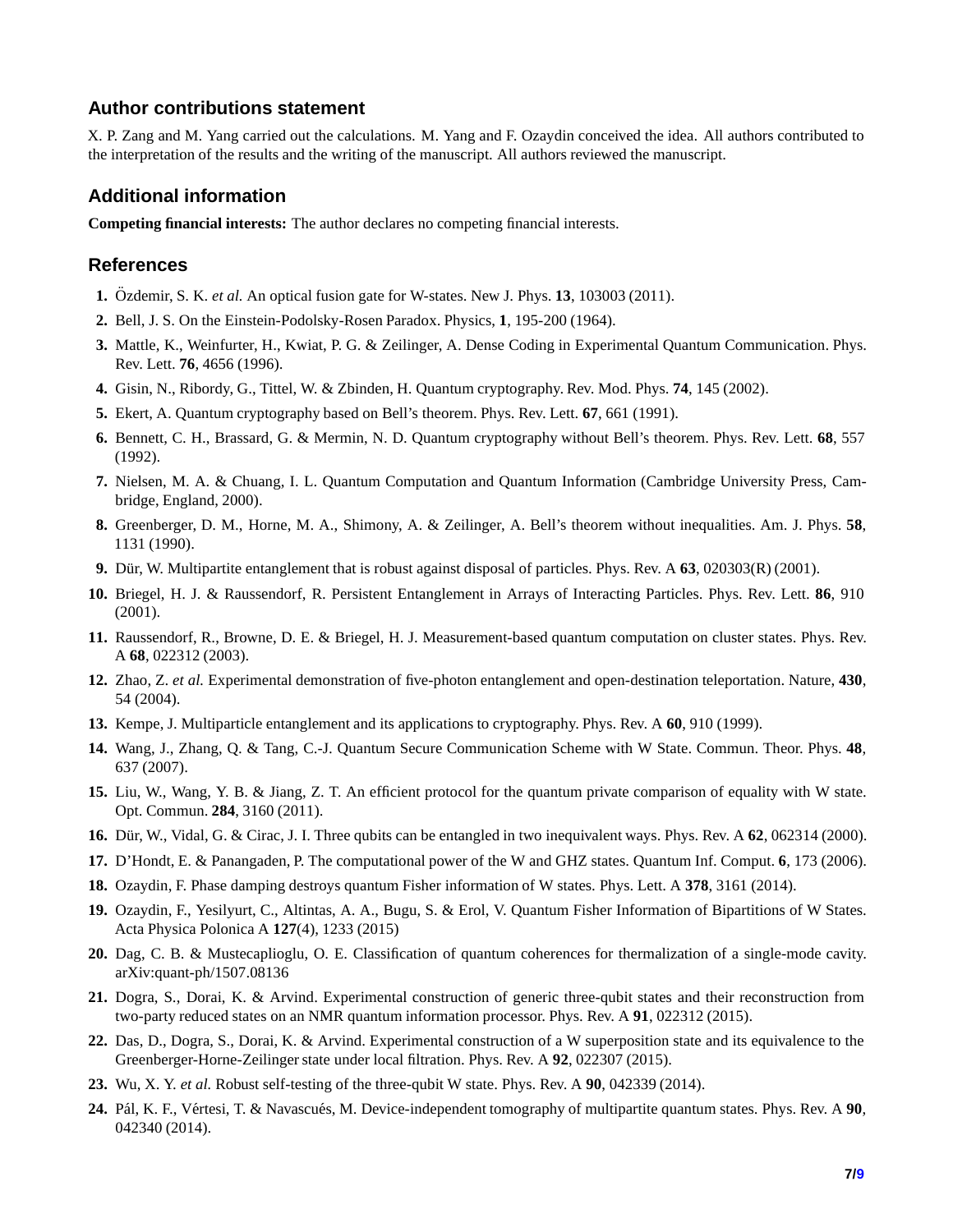- <span id="page-7-1"></span><span id="page-7-0"></span>**25.** Yu, N. K., Guo, C. & Duan, R. Y. Obtaining a W State from a Greenberger-Horne-Zeilinger State via Stochastic Local Operations and Classical Communication with a Rate Approaching Unity. Phys. Rev. Lett. **112**, 160401 (2014).
- <span id="page-7-3"></span>**26.** Walther, P., Resch, K. J. & Zeilinger, A. Local Conversion of Greenberger-Horne-Zeilinger States to Approximate W States. Phys. Rev. Lett. **94**, 240501 (2005).
- <span id="page-7-4"></span>**27.** Zeilinger, A., Horne, M. A., Weinfurter, H. & Zukowski, M. Three-Particle Entanglements from Two Entangled Pairs. Phys. Rev. Lett. **78**, 3031 (1997)
- <span id="page-7-5"></span>**28.** Browne, D. E. & Rudolph, T. Resource-Efficient Linear Optical Quantum Computation. Phys. Rev. Lett. **95**, 010501 (2005).
- <span id="page-7-6"></span>**29.** Tashima, T. *et al.* Local Transformation of Two Einstein-Podolsky-Rosen Photon Pairs into a Three-Photon W State. Phys. Rev. Lett. **102**, 130502 (2009).
- **30.** Tashima, T. *et al.* Local expansion of photonic W state using a polarization-dependent beamsplitter. New J. Phys. **11**, 023024 (2009).
- <span id="page-7-7"></span>**31.** Tashima, T., Özdemir, S. K., Yamamoto, T., Koashi, M. & Imoto, N. Elementary optical gate for expanding an entanglement web. Phys. Rev. A **77**, 030302(R) (2008).
- <span id="page-7-8"></span>**32.** Ikuta, R., Tashima, T., Yamamoto, T., Koashi, M. & Imoto, N. Optimal local expansion of W states using linear optics and Fock states. Phys. Rev. A **83**, 012314 (2011).
- **33.** Ozaydin, F. *et al.* Fusing multiple W states simultaneously with a Fredkin gate. Phys. Rev. A **89**, 042311 (2014).
- <span id="page-7-2"></span>**34.** Yesilyurt, C., Bugu, S. & Ozaydin, F. An optical gate for simultaneous fusion of four photonic W or Bell states. Quantum Inf Process, **12**, 2965 (2013).
- <span id="page-7-9"></span>**35.** Bugu, S., Yesilyurt, C. & Ozaydin, F. Enhancing the W-state quantum-network-fusion process with a single Fredkin gate. Phys. Rev. A **87**, 032331 (2013).
- <span id="page-7-10"></span>**36.** Diker, F., Ozaydin, F. & Arik, M. Enhancing the W state fusion process with a Toffoli gate and a CNOT gate via one-way quantum computation and linear optics. Acta Physica Polonica A, **127**(4), 1189 (2015).
- <span id="page-7-11"></span>**37.** Tame, M. S., Ozdemir, S. K., Koashi, M., Imoto, N. & Kim, M. S. Compact Toffoli gate using weighted graph states. Phys. Rev. A. **79**, 020302(R) (2009).
- <span id="page-7-12"></span>**38.** Yesilyurt, C., Bugu, S., Diker, F., Altintas, A. A. & Ozaydin, F. Creation of Four Photon W states, out of Two Bell Pairs, Acta Physica Polonica A, **127**(4), 1230 (2015).
- <span id="page-7-13"></span>**39.** Han, X., Hu, S., Guo, Q., Wang, H. F. & Zhang, S. Effective scheme for W -state fusion with weak cross-Kerr nonlinearities. Quantum Inf Process, **14**, 1919 (2015).
- <span id="page-7-14"></span>**40.** Li, N., Yang, J. & Ye, L. Realizing an efficient fusion gate for W states with cross-Kerr nonlinearities and QD-cavity coupled system. Quantum Inf Process, **14**, 1933 (2015).
- <span id="page-7-15"></span>**41.** Su, Q. P., Yang, C. P. & Zheng, S. B. Fast and simple scheme for generating NOON states of photons in circuit QED. Sci. Rep. **4**, 3898 (2014).
- <span id="page-7-16"></span>**42.** Song, W. L. *et al.* One-step generation of multipartite entanglement among nitrogen-vacancy center ensembles. Sci. Rep. **5**, 7755 (2015).
- <span id="page-7-17"></span>**43.** Hu, S., Cui, W. X., Wang, D. Y., Bai, C. H., Guo, Q., Wang, H. F., Zhu, A. D. & Zhang, S. Teleportation of a Toffoli gate among distant solid-state qubits with quantum dots embedded in optical microcavities. Sci. Rep. **5**, 11321 (2015).
- <span id="page-7-18"></span>**44.** Xue, Z. Y. *et al.* Robust interface between flying and topological qubits. Sci. Rep. **5**, 12233 (2015).
- <span id="page-7-19"></span>**45.** Luo, M. X., Deng, Y., Li, H. R. & Ma, S. Y. Photonic ququart logic assisted by the cavity-QED system. Sci. Rep. **5**, 13255 (2015).
- <span id="page-7-20"></span>**46.** Wei, H. R. & Long, G. L. Hybrid quantum gates between flying photon and diamond nitrogen-vacancy centers assisted by optical microcavities. Sci. Rep. **5**, 12918 (2015).
- <span id="page-7-21"></span>**47.** Felicetti, S., Douce, T., Romero, G., Milman, P. & Solano, E. Parity-dependent State Engineering and Tomography in the ultrastrong coupling regime. Sci. Rep. **5**, 11818 (2015).
- <span id="page-7-22"></span>**48.** Han, X. *et al.* Effective W-state fusion strategies for electronic and photonic qubits via the quantum-dot-microcavity coupled system. Sci. Rep. **5**, 12790 (2015).
- **49.** Fujii, K., Maeda, H. & Yamamoto, K. Robust and scalable scheme to generate large-scale entanglement webs. Phys. Rev. A **83**, 050303(R) (2011).